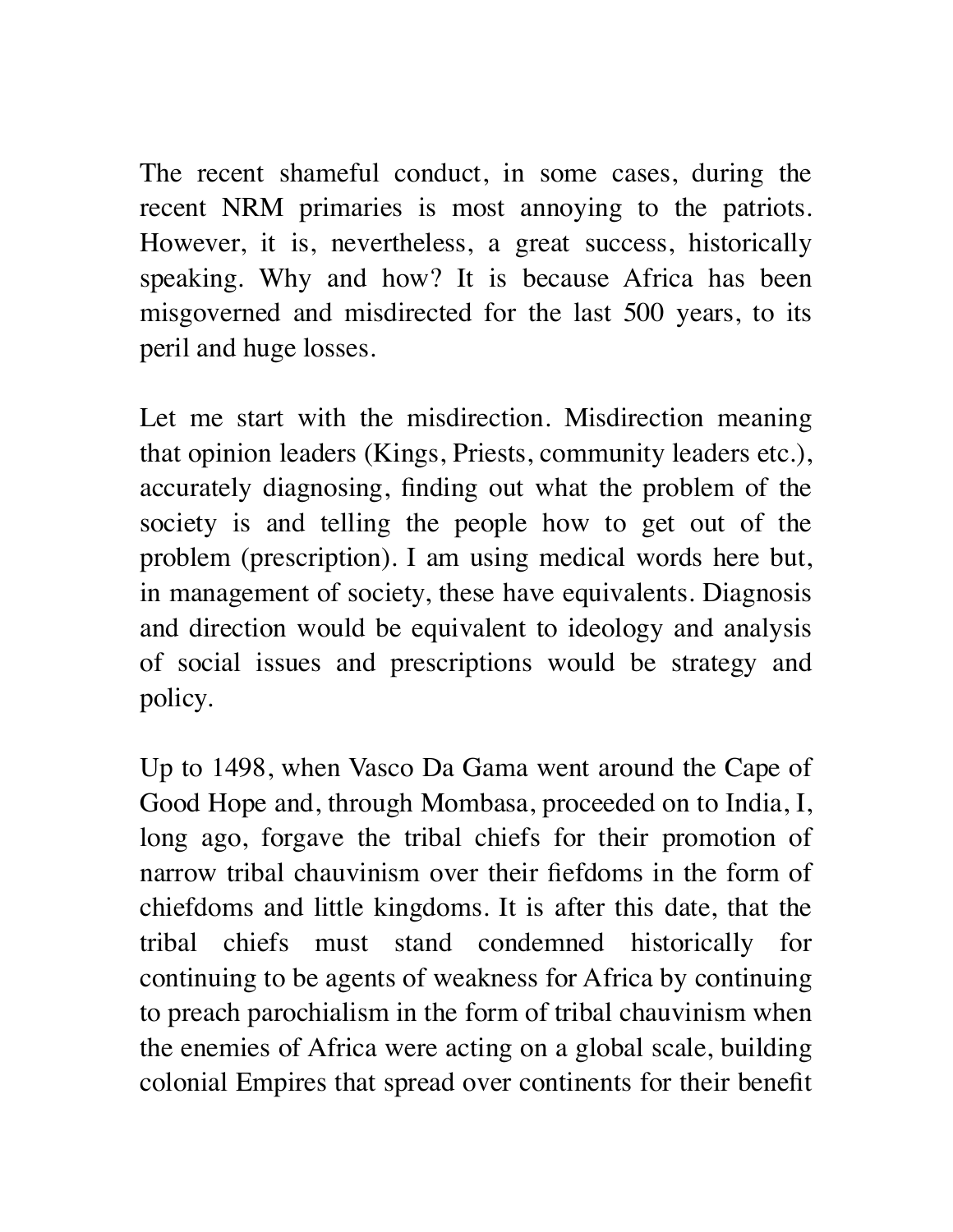and to our disadvantage and even peril. It is due to our strong genes and our civilization, that we did not disappear as happened to other colonized peoples **–** the Red Indians of North America, the Incas, the Aztecs of Peru and Mexico respectively, the Caribes of the Caribeans, the Indians of Brazil and the Aborigines of Australia. Otherwise, the conquest of Africa facilitated by the Chiefs, was potentially fatal. Indeed, part of Kenya, by the 1950s, was being referred to as the "White Highlands", Ian Smith in Rhodesia (Zimbabwe) had predicted that the Whites would control that Country for 1000 years, Angola, Mozambique, Guinea Bissau and Sao Tome had long been declared "Overseas Provinces" of Portugal and South Africa and Namibia had been declared White Countries.

To the tribal chauvinism, the colonialists added the problem of religious sectarianism using the newly introduced religions of Islam, Catholicism, Protestantism, etc. In Uganda, on the dawn of Independence, we had sectarian parties precisely built on those lines: DP for the Catholics, UPC for the Protestants and KY for the Baganda Protestants and some Moslems.

In reality, it was the elites manipulating the masses using these labels to get to the few administrative posts and to get elected when elections were introduced. The masses had nothing to benefit from this disorientation. If there was no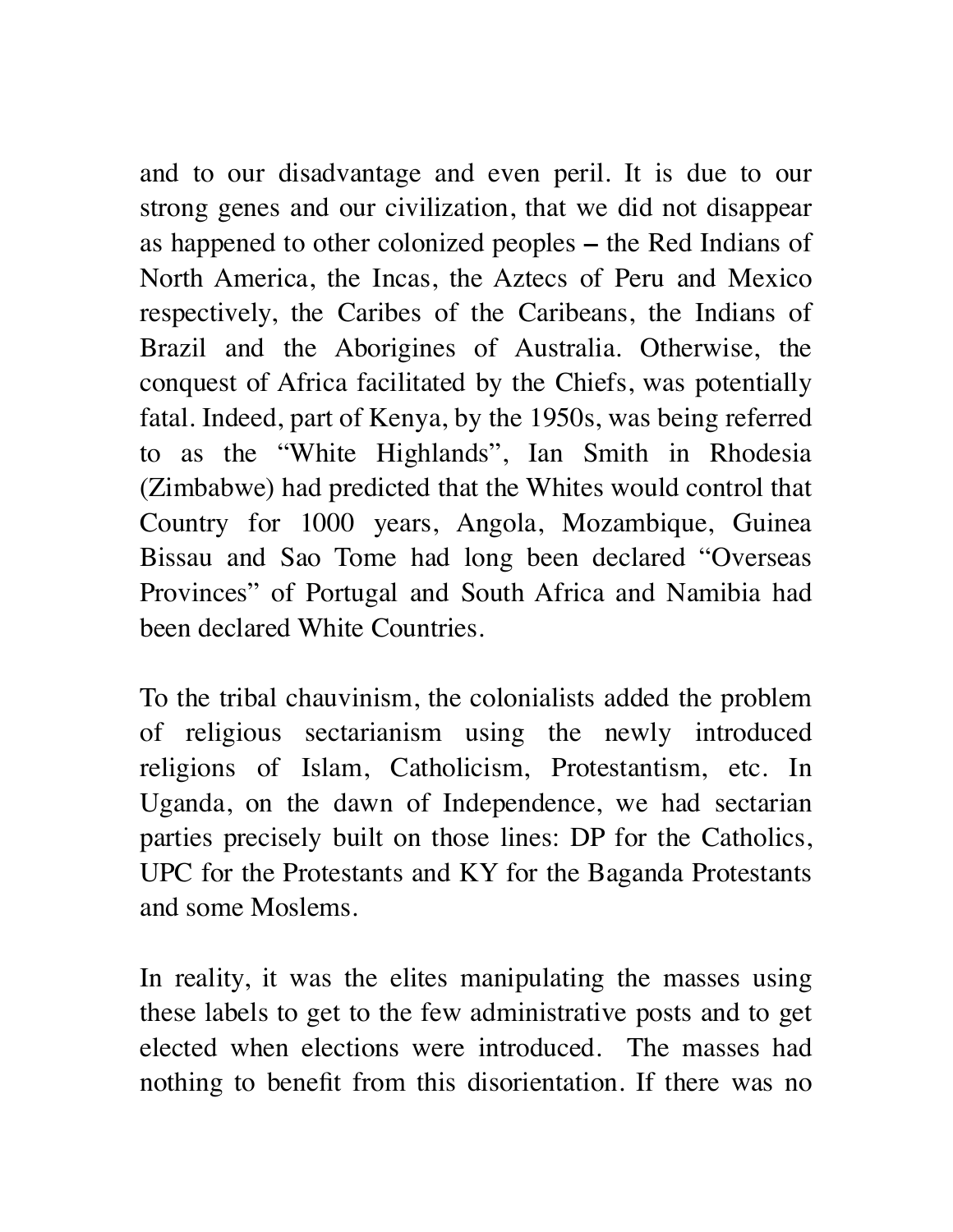passable or good road to my area of Gomba, all the people there suffered whether they were Catholics, Protestants, Moslems, Baganda or non-Baganda, as long as they lived in the areas of Butambala, Gomba, Mawogola, Buddu etc. Under development was "democratic", affecting all, while the politics pushed by the elite was sectarian. It did not help the peasants to know that the saza chief, the Gombolola chief or later on, the MP, was from this religion or that tribe.

This is the inebriation, the incapacitation, the myopic traditional and opportunistic tribal and political leaders imposed on the society eversince

1498, until the advent of the NRM which came with the different view-point. The view point of emphasizing the interests (the needs) of the people rather than identity: "I am this tribe; I am that religion". The NRM answers the questions: "Who will teach my Children? Who will treat my sickness? Who will buy the merchandize from my shop (*ani anagula eby' omu duuka yaange*)? Who will buy my farm products: Coffee, bananas, fruits, milk, beef, poultry etc.? Who will buy our industrial products: cement, steel, soap, beer, soft drinks, motor-cycle tyres, textiles etc., etc.?"

It is the answer to these questions, that will give us a healthy basis for peace and beneficial politics. This is the NRM politics, that concentrates on the politics of livelihood (wealth) and jobs for the people. Identity is important; but it cannot be more important than livelihoods and jobs.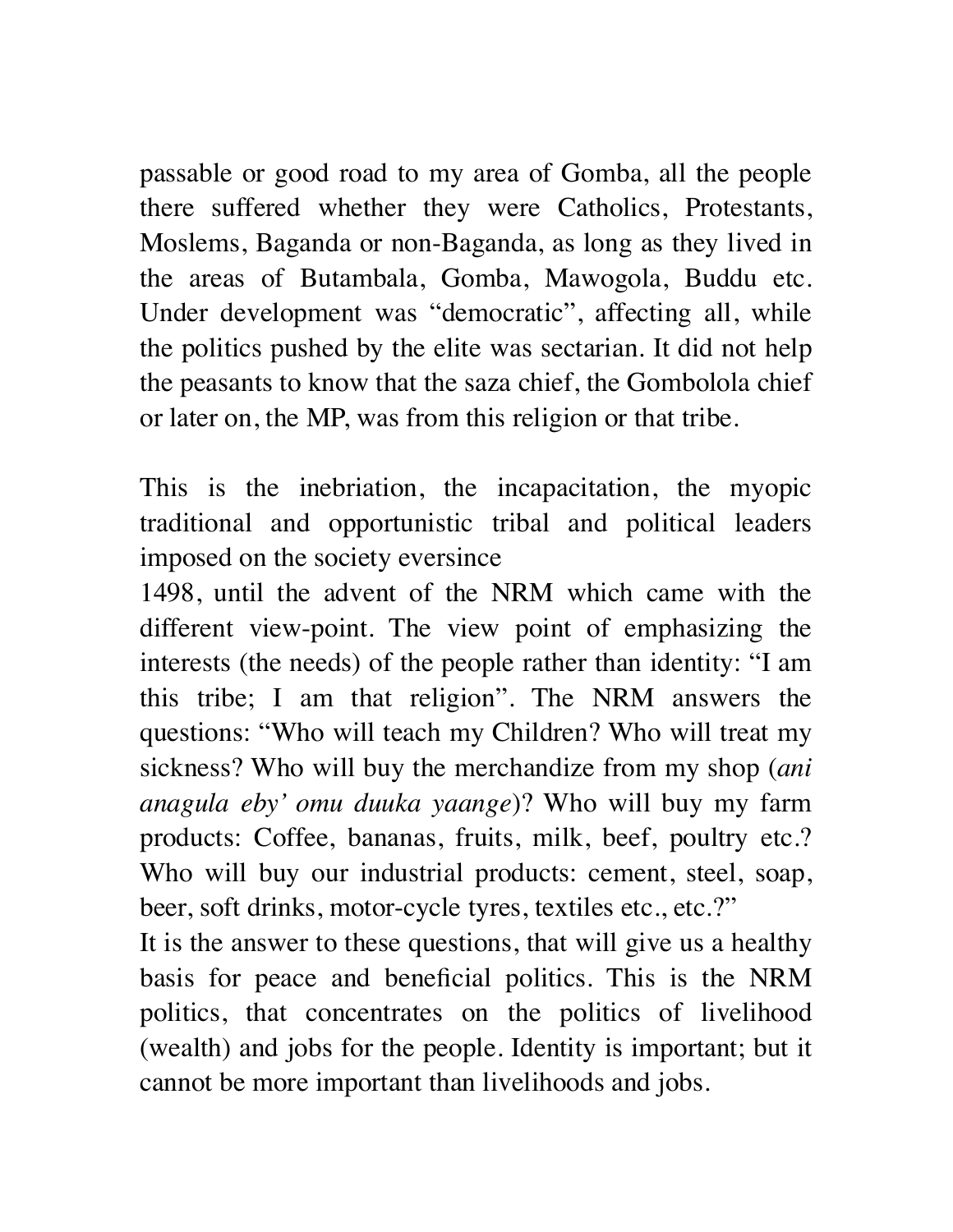Identity without peace, without wealth, without jobs and without development (roads, railways, schools, health centers etc.), is hell, if not death.

Countries that are lured by enemies into that disorientation, end up with disaster. You want examples? Afghanistan, Syria, Libya, Somalia etc. Opportunists and their foreign backers emphasized identity and they reaped incredible death and disintegration. That is how Uganda had become.

Yet, when you are clever, you can protect identities of People without interfering with, or indeed promoting, the Politics of wealth, jobs and development that are captured in the four principles of: Patriotism, Pan-Africanism, social- economic transformation and democracy, that are the principles of the NRM. Patriotism and Pan- Africanism consolidate and expand the purchasing power and market of the Africans to support the prosperity of the Africans: wealth, jobs and development. The more you sell of the products and services you produce, the wealthier you become, the more jobs you create, the more revenue you generate for the Govt and the more development can the Govt deliver in the form of roads, the railways, Schools, health Centres, wealth funds, welfare support etc. All modern Countries, have developed and become rich by selling alot. If you do not sell, you cannot grow. Therefore, the major element of our politics should be about markets. Any leader who does not see this, is a danger to the future of Africa, Uganda included.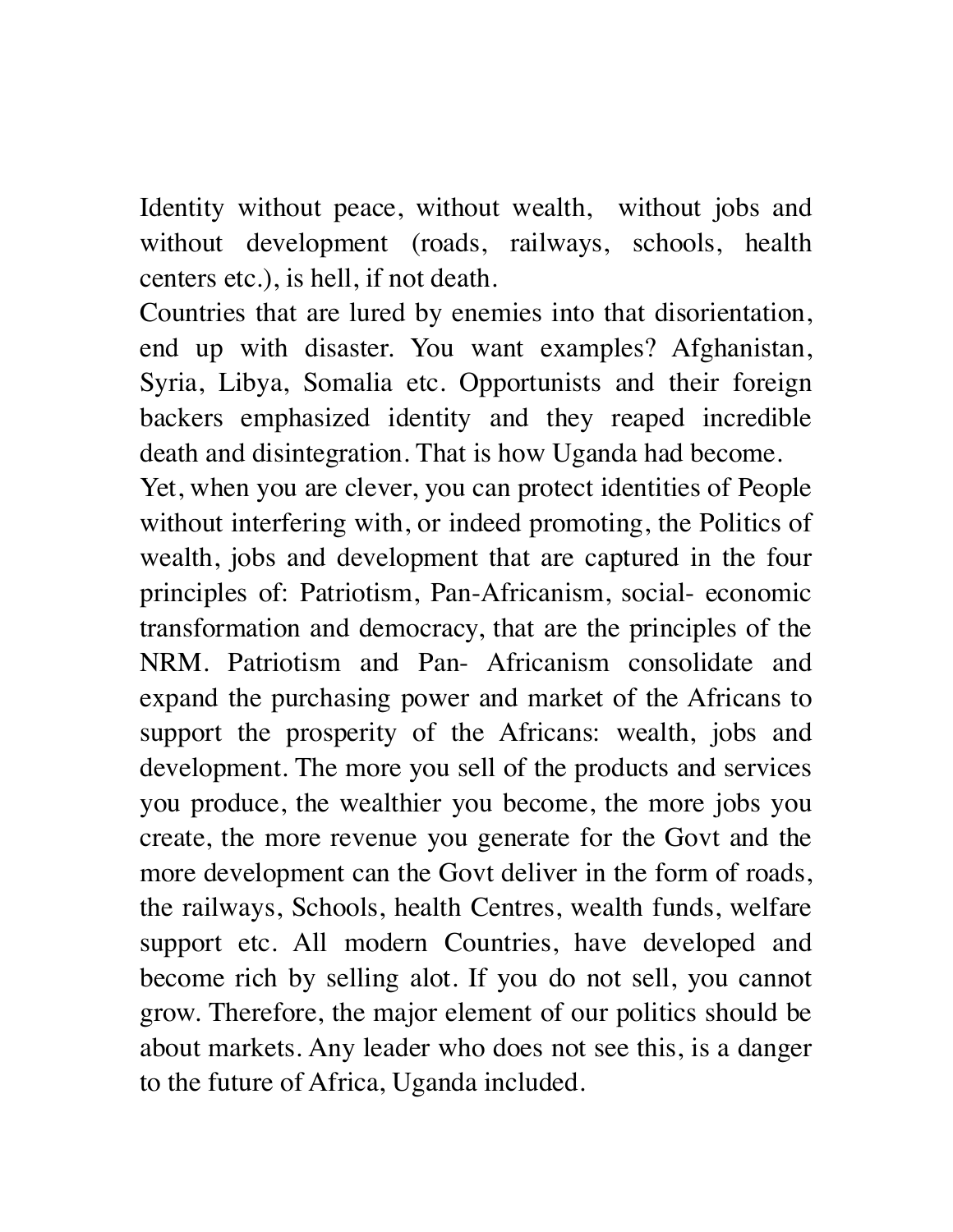Therefore, in the last 500 years, the biggest enemies of Africa are these that have been pushing Sectarian chauvinism **-** tribal, religious or gender (looking down on women), whether they do it consciously or unconsciously.

It is against this enemy line, that the NRM objected to, starting in 1965. Instead of identity, we emphasized interests of the People: peace, wealth, jobs, health, education, infrastructure (roads, the railways etc.) etc., etc. Hence, as already said, the four NRM principles: Patriotism, Pan-Africanism, Social – economic transformation and democracy. Patriotism and Pan-Africanism ensure strategic security and the integration of the markets that will absorb our products as we expand production from the 4 wealth and jobs creation sectors of: Commercial agriculture with *ekibaro*, factories (big and small), services (hotels, transport, banking, insurance, entertainment etc. etc.) and ICT. It is because of this re-orientation of the diagnosis of social and historic phenomena in Uganda, that our Country was able to come up to where it is now. On account of the ideological reorientation and the new direction set by the NRM, Uganda has been able to recover.

How and why did Uganda recover? It is the following steps that enabled Uganda to recover:

• A strong Army (the NRA - UPDF) that ensured peace in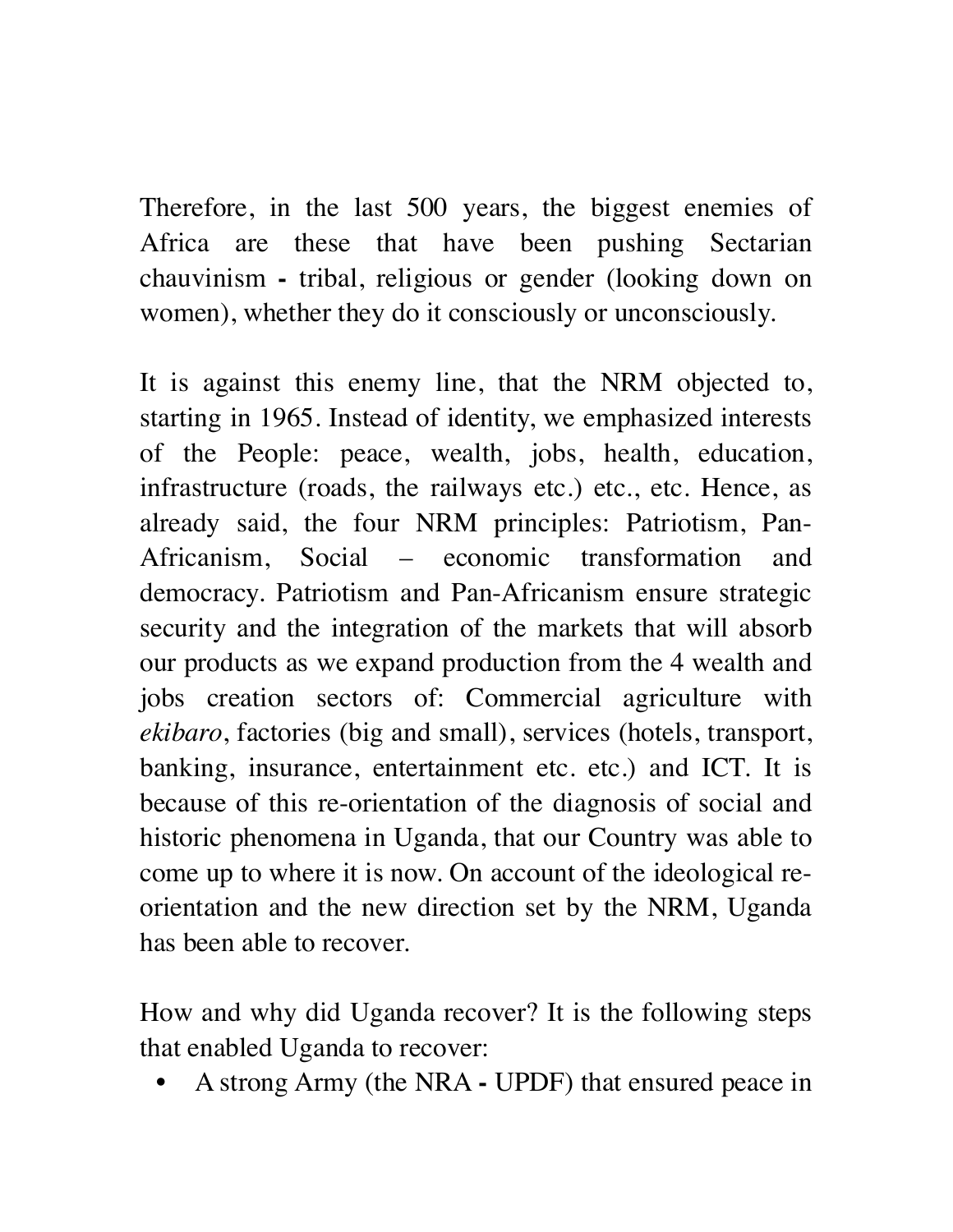the whole Country for the first time in 500 years.

- Pro private sector policies that attracted back the *bagagga* (the rich people - investors) and enabled the creation of the new *bagagga* that are able to produce goods and services domestically instead of importing them (cement, steel products, sugar, beer, sodas, soaps, textiles etc.); create jobs; and pay taxes.
- As a consequence, on account of improved tax collection, Govt revenues have gone from Ug. Sh. 5bn in 1986 to Ug. Sh.21,000bn today. This is a growth of over 4,200 times.
- On account of improved taxes, we have been able to deal with health (immunization, especially) and that is why the population has grown from 14 million in 1986 to 46 million today and no new disabled people (no polio, no measles etc.). There is, however, still a problem of stealing drugs on the curative side.
- Education has expanded with 15 million children being in the School system compared to the under 3 million population that was in the school system in 1986.
- We have modernized and expanded or we have created the new infrastructure assets, especially the roads, the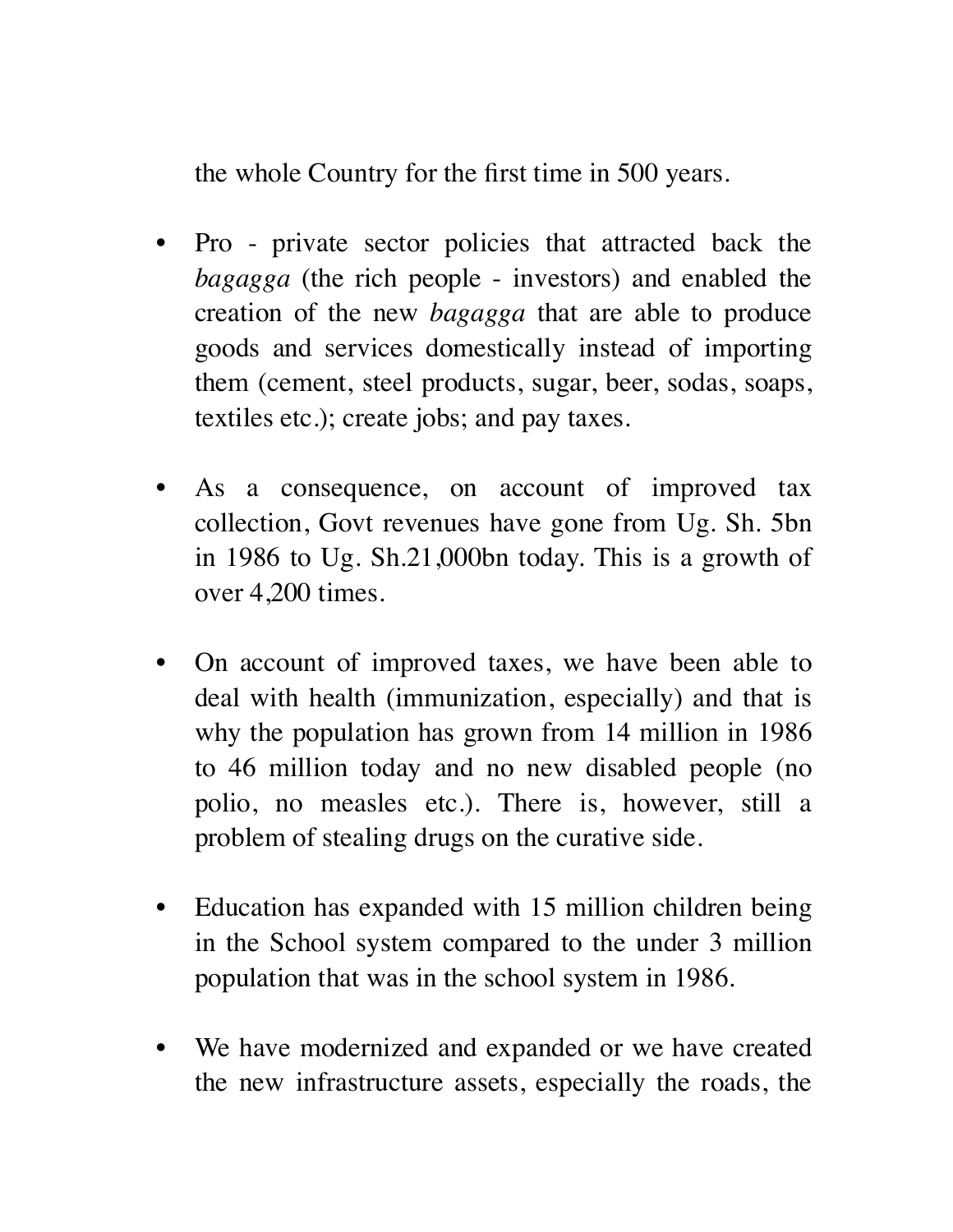railways, electricity, the ICT backbone, the telecommunications, the media infrastructure etc. This one has the effect of lowering the costs of production in the economy and making Uganda a competitive and investor attractive destination. Recently, in Jinja Barracks, the President of the Indian Association described Uganda as a land of three Ps: Peaceful, Pleasant and Profitable. That is exactly what the NRM has made Uganda for the more business - minded People. Yet, we are just beginning. Besides, we need to hook everybody into the money economy - those from the *Bakolera ekida kyoonka (*subsistence activities).

- We have put in place the Wealth Funds and have capitalized the UDB so that that Bank can fund new factories, hotels and agricultural projects. The Wealth Funds are: OWC, the Youth Fund, the Women Fund, the Micro- finance, the Myooga Funds etc. More money should be put in this effort.
- We have increased the salaries of Public Servants, although that effort is not well co-ordinated. I always want to start by paying the Govt scientists, the security personnel and the Govt teachers well first, if the money is not enough to pay everybody well. There is no convergence by some of the leaders on this issue. We may have to put it to a referendum.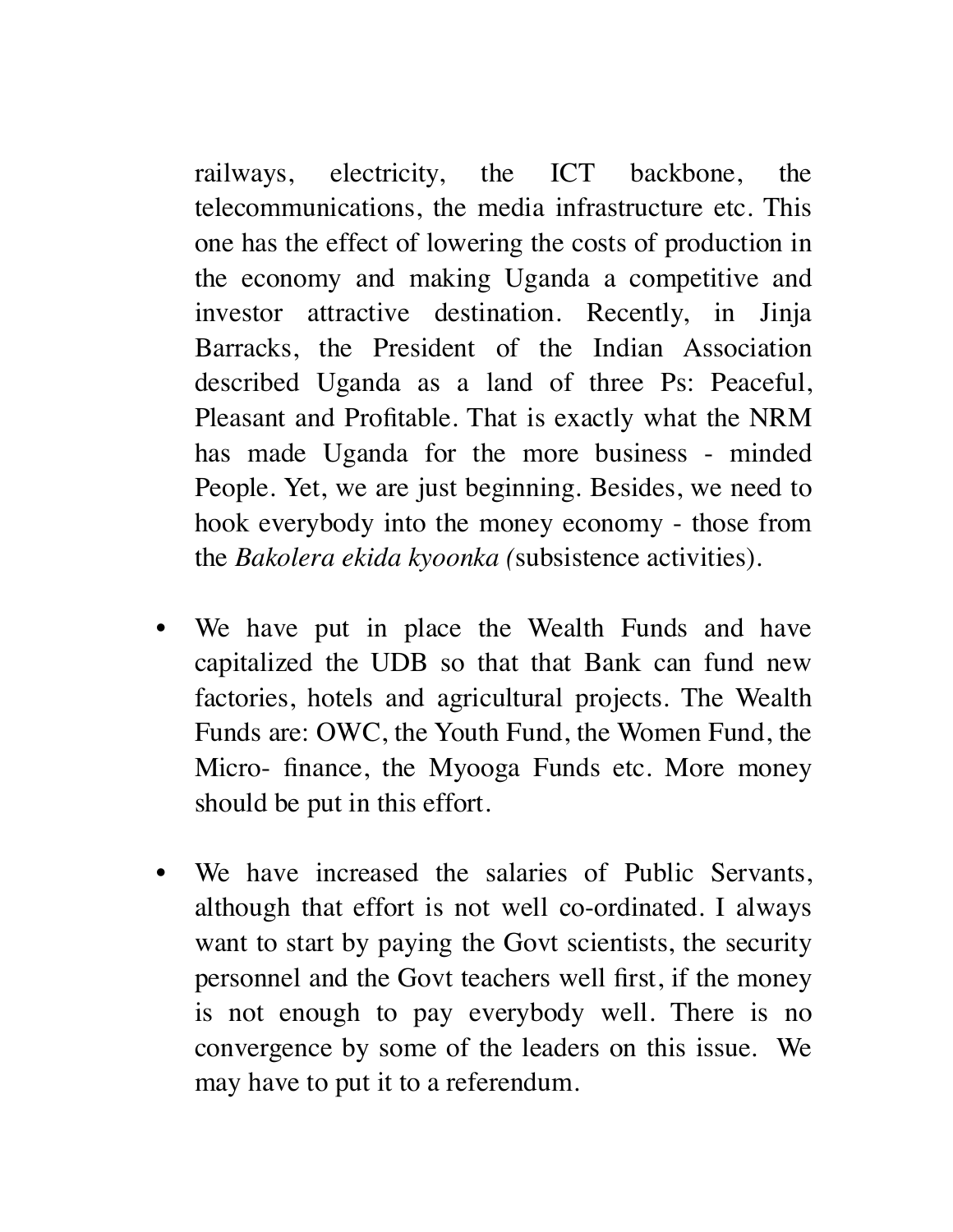I, therefore, use this occasion to re-affirm that, indeed, the NRM, by ideologically re-orienting the politics of Uganda, has rescued our country from peace and development deficit to a country of peace surplus and development surplus, certain problems notwithstanding.

The UNC had tried in the 1950s to build a national liberation Party but had been undermined.

When the colonizers were retreating, some elements within the opportunistic elite political class, introduced a new problem, in addition to the 500 years old problem of emphasizing identity instead of emphasizing People's interests that I have explained above. The additional new problem by elements of the elite is election rigging. Starting with 1961, for the elections organized by a British man known as Peagram, election rigging, designed to nullify the sovereignty of the People, was introduced. Initially, 1961 – 1989, it involved the following:

- Gerrymandering constituencies by not following existing administrative boundaries (especially counties) and creating adhoc and planning-wise meaningless electoral areas designed to dilute the votes of the undesirable groups with the desirable groups;
- Using multiple ballot boxes and ballot papers;
- Hiding behind *obusharagaate* (temporary enclosures),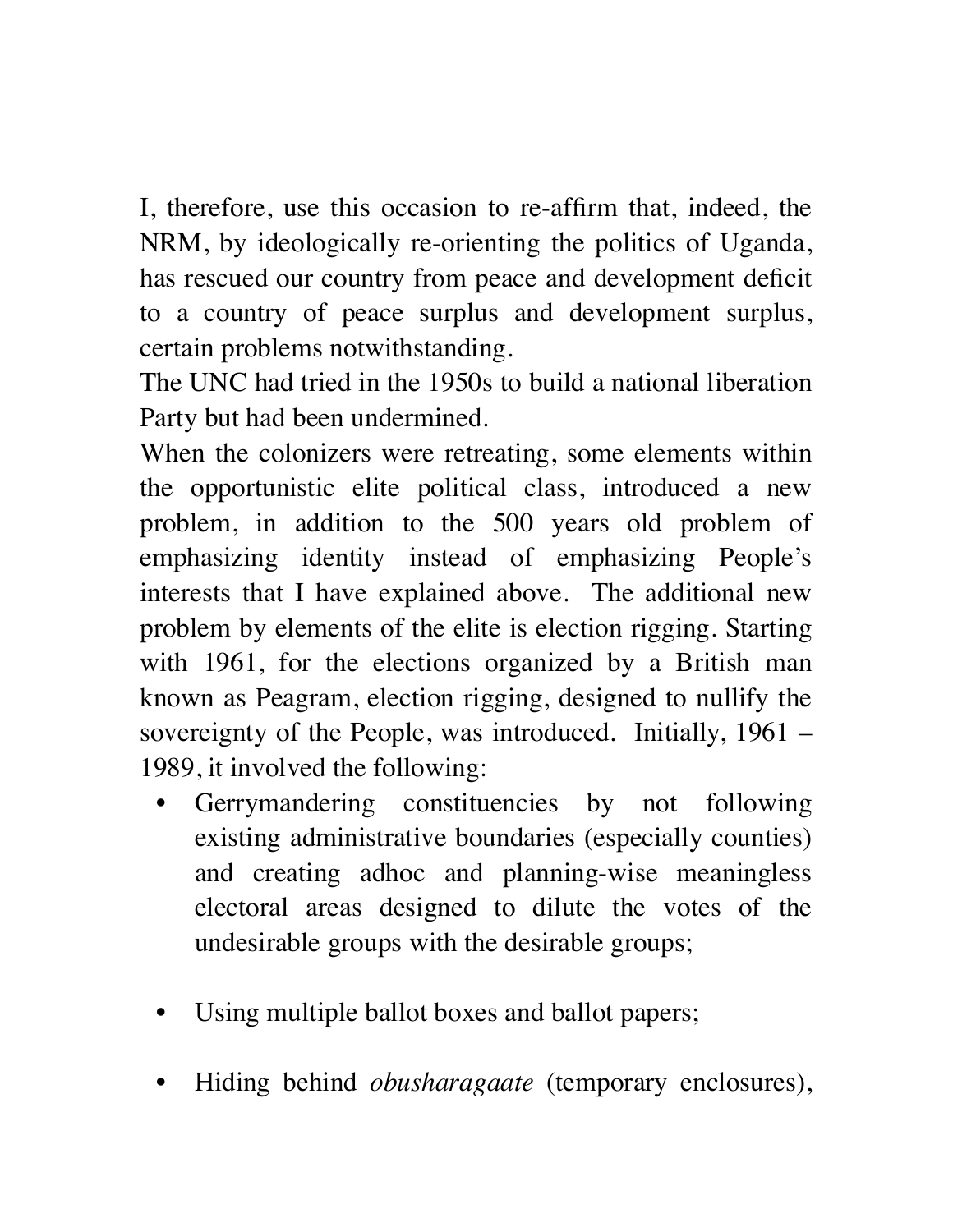to vote which eased the work of ballot stuffing etc.;

- Multiple registration and voting. The Hon. Kategaya confessed that he voted 8 times while I did not vote in either 1961 or 1962 and yet we were both under age. The voting age was 21 at that time;
- Not counting immediately after voting and transporting ballot boxes, 90 miles from Burunga to Mbarara for counting and tampering with them in the process etc., etc.

All this meant that the power of the voters could be nullified by cheating. Indeed, during the 1980 elections, one of the Parties was declaring that: "We shall win whether you vote for us or not". How will you win, if we do not vote for you? The answer, was simple: "By cheating".

The practice of cheating is dangerous for peace and development. Why? It is because the elected People do not care and do not bother to solve the problems of the electors (*kubakyenuura –* to solve problems). Why? It is because they know that they will be "elected", again, whether they *kukyenuura* the People in their electorate or not. It also affects budgeting. Elected people start budgeting for other things other than the problems of the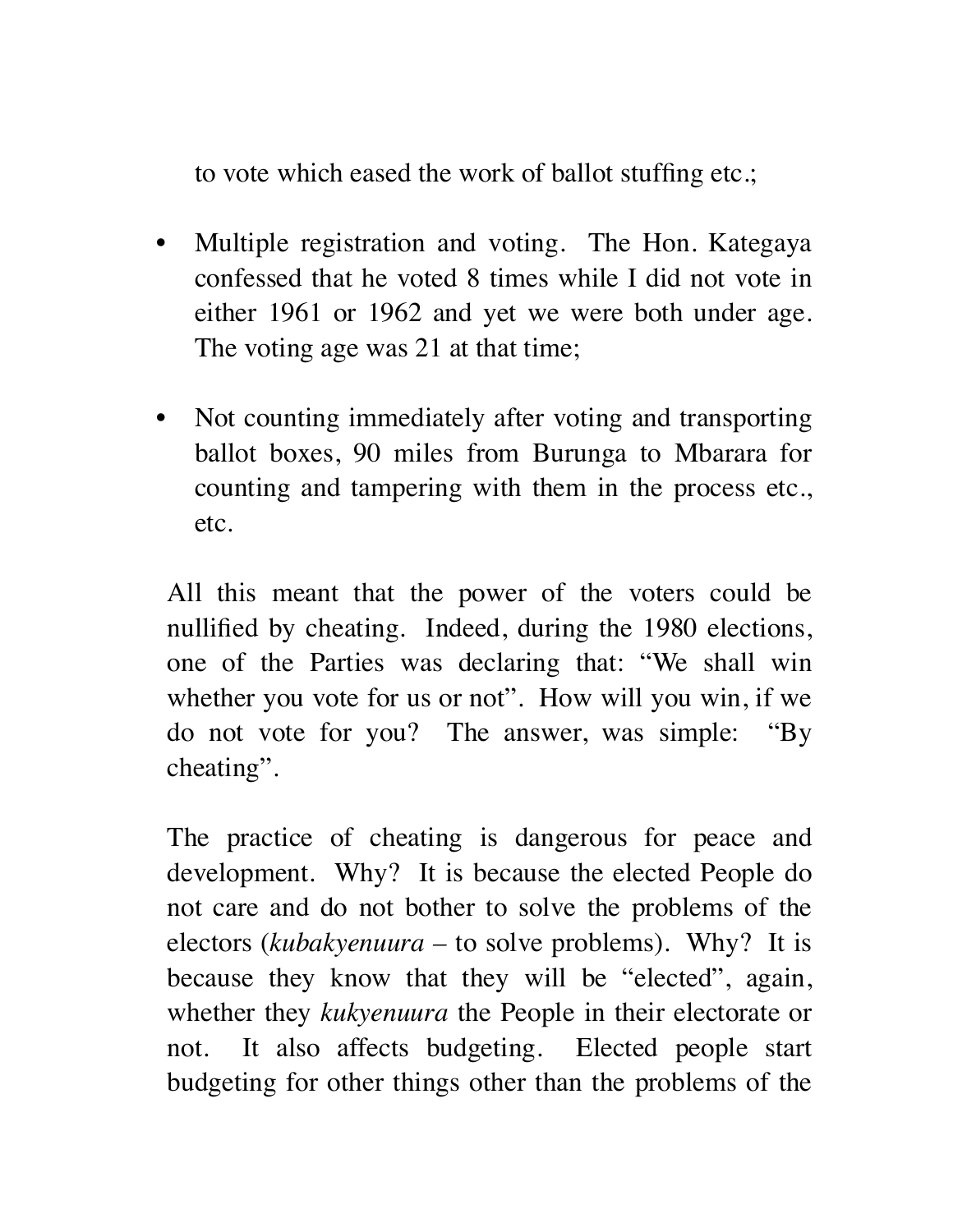People they represent.

That is why we had to fight in 1980. At that time, there was also a problem of extra-judicial killings. Criticism or disagreements, meant death.

In 1989, when we expanded the NRC and when we elected the LCs, we used the system of lining behind candidates. It was transparent and it was popular. It gave power to the electors for the first time. If we did not vote for you, you could not represent us. Period. With the CA, 1994, we went back to secret ballot. Although we had put in place a lot of reforms that did away with the Peagram mess of 1961-62, all these reforms depended on the vigilance of the electors and the integrity of the election officials. Both were totally lacking. As a consequence, therefore, especially the opposition, but also some NRM leaders have been cheating, especially in the NRM primaries, where we do not have enough funds.

That is why, at its Chobe conference, the NRM CEC, decided to go back to lining behind candidates and the electoral unit would be the village. This was a trap for the cheaters. Everybody would see what had happened during the day. Incredibly, some people still thought they could cheat. How? By: intimidating voters; attacking some with pangas; misusing the Police to attack voters; using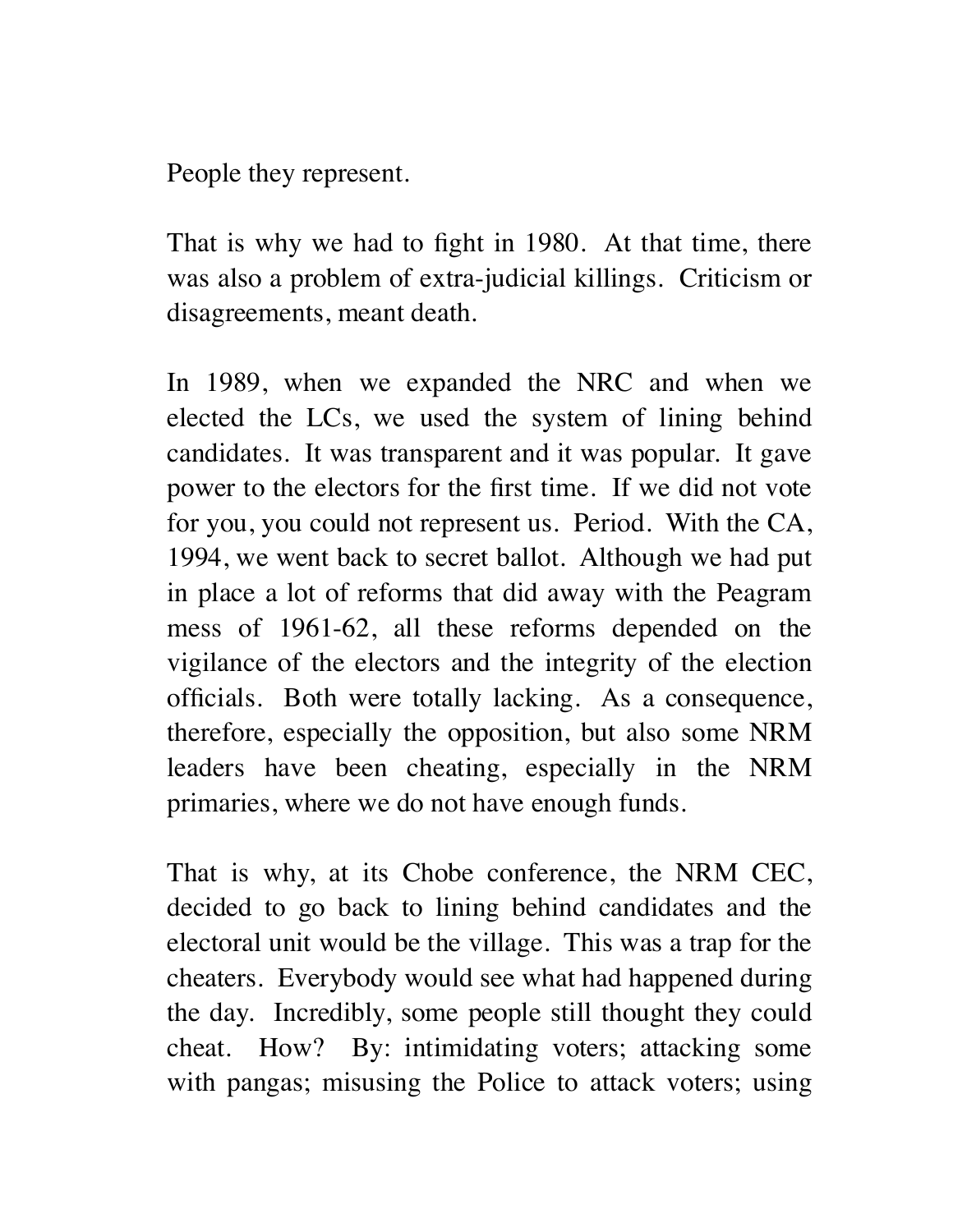the underage to vote; importing people from other villages to vote where they are not supposed to vote; using lorries to shift voters from one village to another area; and, even, more incredibly, announcing different results from what happened in the voting (altering results). This is why I say that it was a step forward in the right direction in spite of the appearance of chaos. There was "method" (a plan) in the "chaos". It was a trap, laid by CEC, against the thieves. Why? Three reasons:

- Voting took place during the day;
- Very many people were there and saw what happened;
- The villages had not shifted (*kufuruka)*.

As Chairman of the NRM, when I was informed of this criminality, I ordered a nationwide audit which has done a good job, for a start. Although the time was short, the audit will continue even after the nomination. Cheating is a crime. Even after you are nominated, you can be indicted in court. I am also auditing the auditors, just in case they are also compromised. All those who committed these crimes, will be held accountable. This is on the Party side.

On the national level, the answer is in electronically-read finger prints which Justice Byabakama will ensure. God gave each one of us a unique stamp, the fingerprint. All human beings have got unique fingerprints. Together with all the other electoral reforms we did in 1994, the electronically